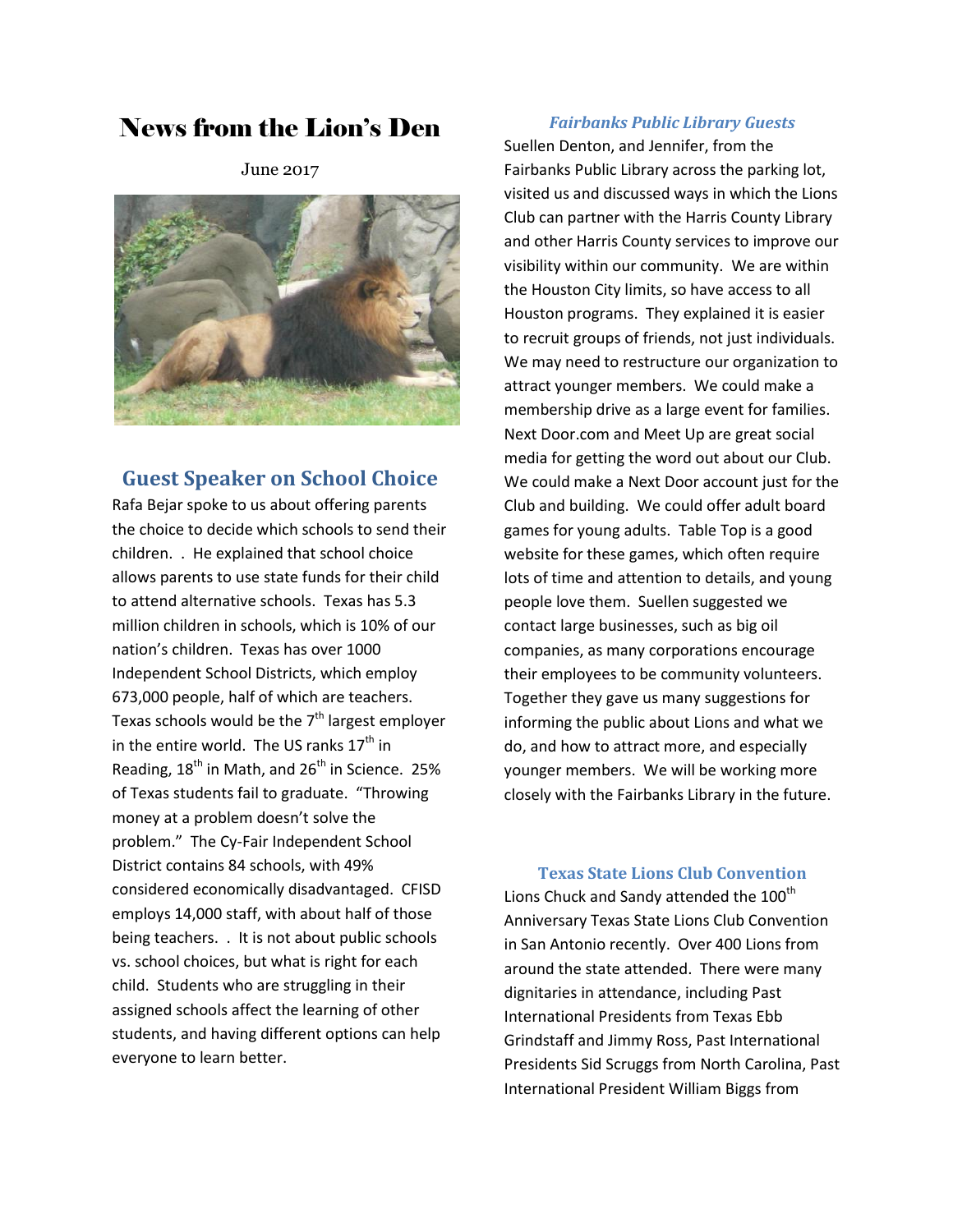Nebraska, Past International Directors Mike Butler, Marshall Cooper, both from Texas, and Dana Biggs from Nebraska, along with current International Director Sam Lindsay from Texas. There was a necrology service where two PDG's from District 2'S2 were recognized, PDG Bill Hughes, and PDG Cliff Burke. The Menger Hotel sits right next door to the Alamo, and was built only 25 years after the fall of that famous battle. It is a beautiful, well restored hotel. It is hoped that more of our Lions will want to attend future State Lions Club Conventions. Since this is the Centennial of Lions Clubs, featured at the Saturday night banquet was a beautiful ice sculpture signifying 100 years of Lions Clubs International.



### **Lions on Good Day Houston Show**

Lion Robert Berry was instrumental on getting several members of the Houston Cy-Fair Lions Club, plus other Lions from around the District, to attend and be featured on Good Day Houston TV show with Debra Duncan. It was very interesting to watch the orchestration of the live TV show, with different segments featuring live snakes, a life jazz band, the USO, and other community happenings. Debra sat between Lions Robert Berry and Chuck Martin,

and asked them about our Club and especially our KidSight Vision Screening program. Afterwards, we were able to take a group picture with Ms. Duncan.



*Upcoming Baseball Tournaments* Lion Chuck informed us that there are scheduled to be baseball tournaments on our fields the first three weekends in June. Please make yourself available to help in the Concession Stand during those times.

**Concession and Meeting Room Cleaning** Several Lions, including Lions Bob, Merrell, Keith and Chuck, have been busy cleaning out and fixing our facility. Many things that are not properly working or are duplicates have been disposed of. Many appliances have been scrubbed and cleaned. A new chili and cheese warmer has been purchased. Lion Bob has been busy repairing many items in our facility. As was discussed in a meeting not long ago, **ALL** persons who work in the Concession stand will need to complete the online food handlers course found at Texas.foodhandlersclasses.com . It only takes a few minutes, but you will learn valuable and important information to keep the food we serve healthy.

#### **Community Blood Drive**

Houston Cy-Fair Lions Club partnered with the Fairbanks Library to host the MIX 96.5